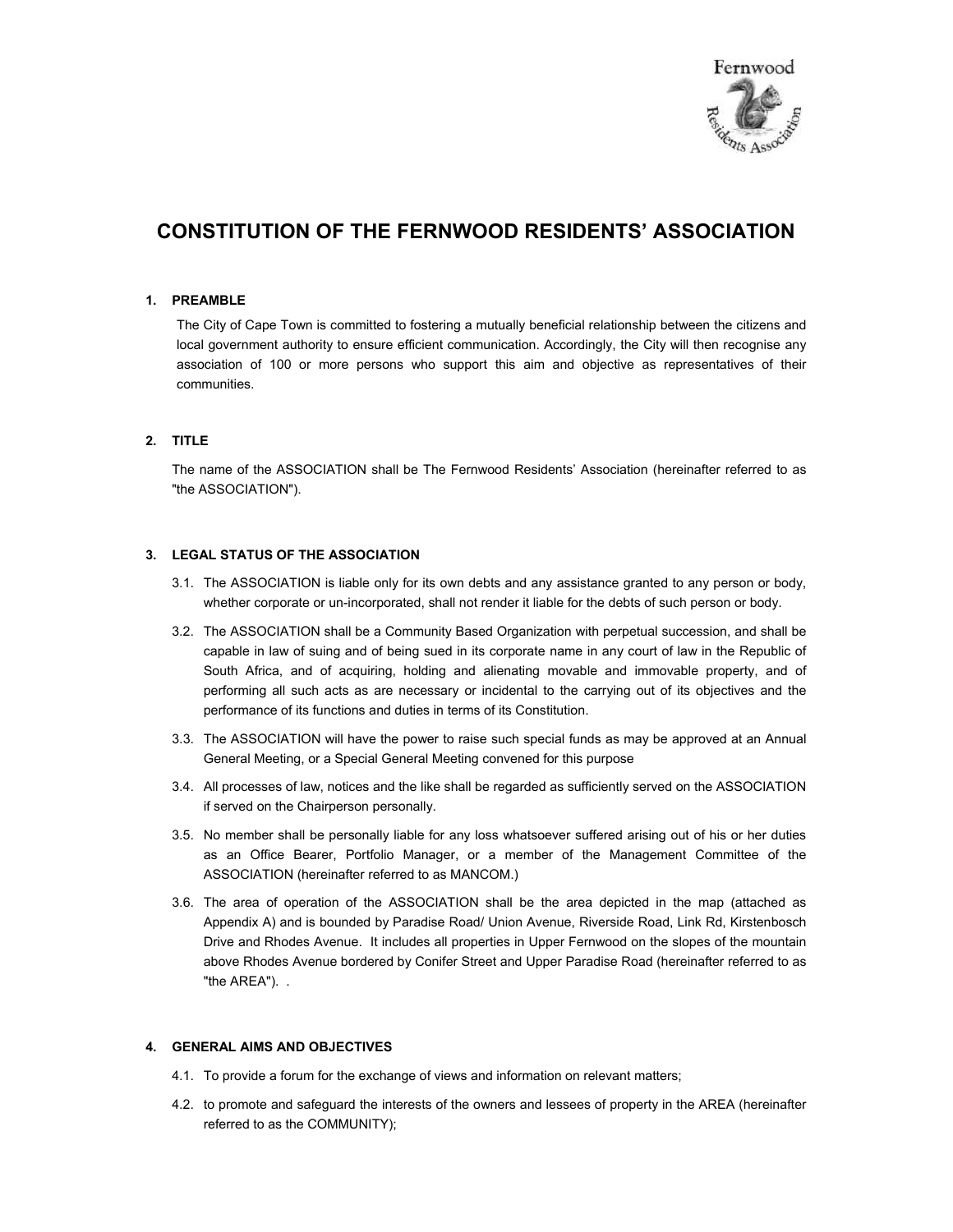

- 4.3. To represent the interests of the COMMUNITY in its relationship with the local authority.
- 4.4. To co-operate with other organisations on matters that are likely to further the objectives set out above.

## **5. SPECIFIC AIMS AND OBJECTIVES**

5.1. The specific aim and objective of the Association is to promote and enhance the environment of The AREA in keeping with its present open and natural character.

#### **6. MEMBERSHIP**

- 6.1. Membership of the ASSOCIATION shall be open to every member of the COMMUNITY within the AREA over the age of 18 years.
- 6.2. An application for membership shall be made to the Designated Office Bearer of the Association in writing on a prescribed form for consideration by MANCOM.
- 6.3. MANCOM shall have the sole discretion to approve or reject an application for membership. If rejected the unsuccessful Applicant will have the right to request written reasons for refusal.
- 6.4. Immediately an application is approved, the, the name of the new member shall be entered into the register of members.

## **7. MEMBERSHIP FEES**

- 7.1. Members shall pay a subscription fee as established or reviewed at an AGM by a majority of the members present.
- 7.2. Subscription fees shall be due and payable by a member on joining the ASSOCIATION, Thereafter subscriptions shall become payable annually in advance at the beginning of each financial year which runs from July to June.
- 7.3. No member shall be entitled to take part in or vote at any meeting including the AGM or propose or second any resolution or propose or second any candidate for membership whilst in arrear with his or her subscription or any other liability to the ASSOCIATION.

## **8. LIABILITY OF MEMBERS**

8.1. The liability of each member shall be limited to his/her subscription and to any other debt owing by such member to the ASSOCIATION.

#### **9. SUSPENSION AND EXPULSION**

- 9.1. Any member who breaches the Code of Conduct, or refuses or neglects to carry out any resolution duly passed by MANCOM or who in the opinion of MANCOM gives the ASSOCIATION a bad name, may either be suspended by MANCOM for such period as it may determine, or may be expelled from the ASSOCIATION.
- 9.2. Written notice of suspension or expulsion shall be given to the member concerned.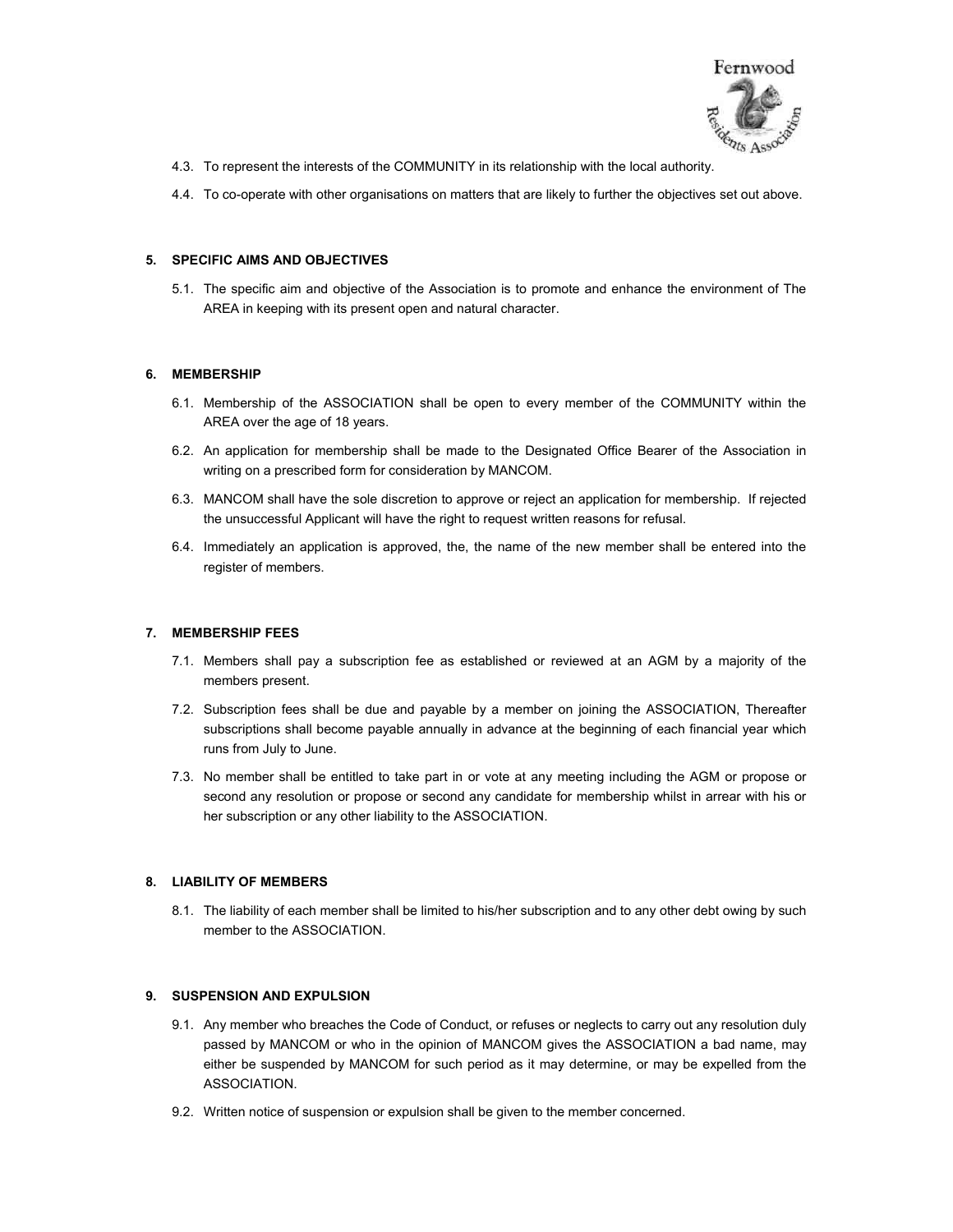

## **10. VOTING**

- 10.1. Members in good standing shall be allowed one vote at any general meeting of the Association.
- 10.2. Members have to be present in person to vote.

## **11. RESIGNATION / LAPSING OF MEMBERSHIP**

- 11.1. A member may resign from the ASSOCIATION at any time without a refund of any membership moneys paid. Resignation does not affect the status of any financial liability of such member towards the ASSOCIATION.
- 11.2. A member whose membership fee is overdue for more than one financial year will forfeit his membership

## **12. MANAGEMENT**

- 12.1. The ASSOCIATION shall be administered by a Management Committee (referred to as "MANCOM") consisting of no less than six and no more than twelve members elected annually at the AGM. These members are known as the OFFICE BEARERS of MANCOM.
- 12.2. At the first meeting of the newly elected MANCOM after the AGM it will elect from the OFFICE BEARERS the Chairperson, Deputy Chairperson, Secretary, and Treasurer of the ASSOCIATION. The remaining OFFICE BEARERS will function as PORTFOLIO MANAGERS.
- 12.3. MANCOM shall have the power and authority to
	- act on behalf of the ASSOCIATION to receive annual subscriptions, donations, grants and all other revenues of the Association;
	- to open and operate an account or accounts with any registered financial institution and to draw and accept cheques and other negotiable instruments;
	- to invest any monies of the ASSOCIATION for any of its purposes or commitments;
	- to pay any person or organisation for services rendered or for goods and premises hired, or for necessary purchases made in pursuance of the objectives of the Association; and
	- make rules governing the procedure for conducting the affairs of the Association.
	- o MANCOM shall hold at least 6 meetings per annum.
	- o NO person shall serve as an OFFICE BEARER on more than one Residents' Association that has been recognised by the Municipality of the City of Cape Town.

# **13. DUTIES OF OFFICE BEARERS**

### 13.1. **The Chairperson**

The Chairperson, as leader of the ASSOCIATION, chairs all the ASSOCIATION's meetings and is its formal public representative

## 13.2. **Deputy Chairperson**

The Deputy Chairperson takes over the Chairperson's tasks and duties when the Chairperson is not there.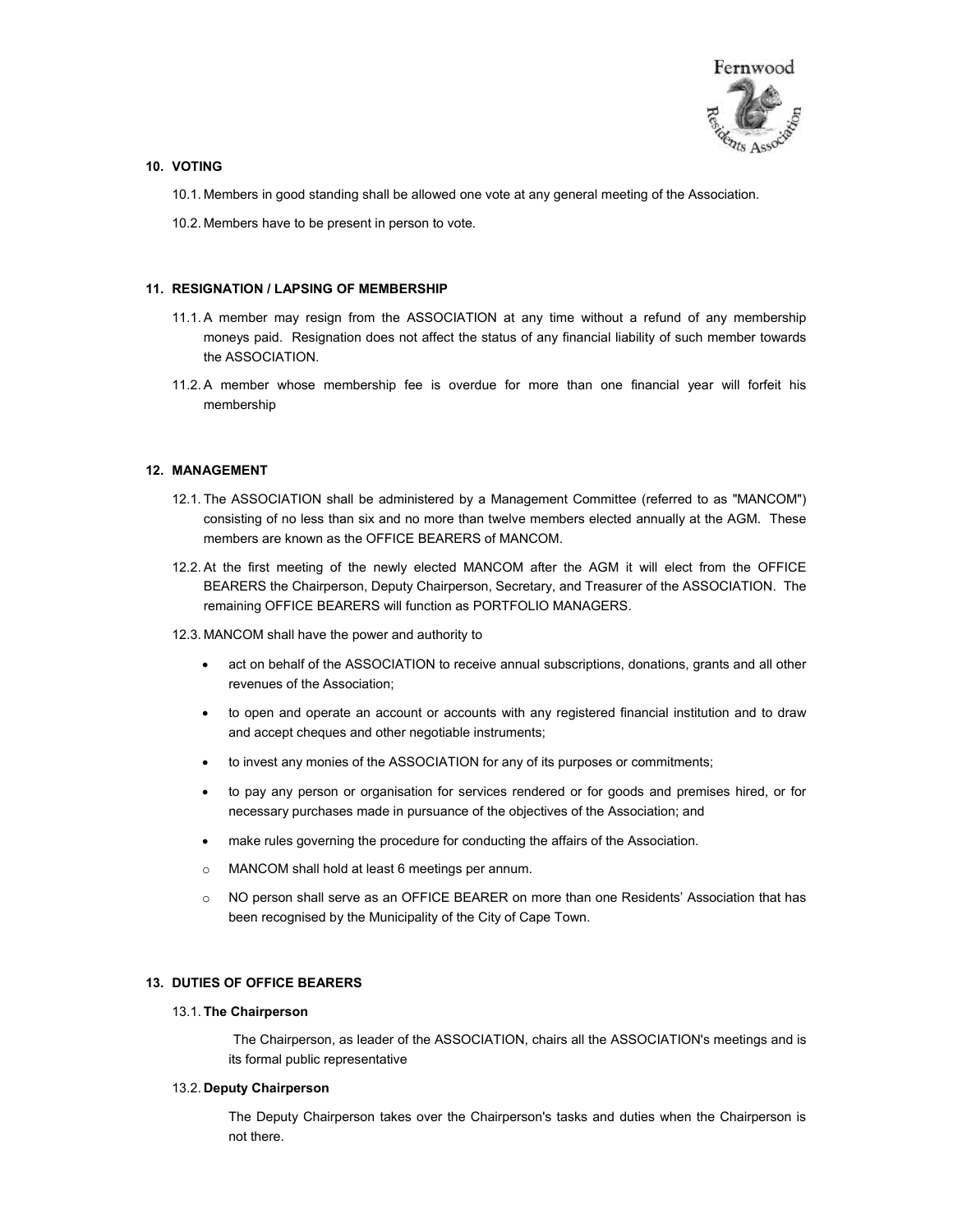

#### 13.3. **Treasurer**

#### Receipts and Disbursements

The Treasurer shall keep a record of all monies that are received by the ASSOCIATION as well as the monies spent by the ASSOCIATION.

#### Assets and Membership

The Treasurer shall keep an inventory of the assets of the ASSOCIATION and a properly updated membership database.

#### Financial Reporting

The Treasurer shall prepare and present to each MANCOM meeting an Income and Expenditure Statement reflecting the ASSOCIATION's financial status as at a date not more than thirty (30) days before the meeting date.

• The Treasurer shall also prepare financial statements at the end of each financial year of the ASSOCIATION and present these to MANCOM for approval before their presentation to the next following AGM of the ASSOCIATION.

## 13.4. **Secretary**

- The Secretary is responsible for making sure that the ASSOCIATION's administration runs smoothly. The Secretary must keep proper records and minutes of all meetings as well as prepare and send out notices of all meetings of the ASSOCIATION.
- The Secretary is responsible for receiving all postal correspondence addressed to the ASSOCIATION and ensuring it is referred to the appropriate Office Bearer or Portfolio Manager for attention. This does not include the postal correspondence that Office Bearers or Portfolio Managers engage in as mandated in paragraph 12.5.
- The Secretary is also responsible to ensure that progress on matters referred to Office Bearers and Portfolio Managers is reported on at MANCOM meetings.
- The Secretary shall maintain records of both incoming and outgoing correspondence he/she deals with on behalf of the ASSOCIATION, to MANCOM requirements.
- The Secretary must ensure that the Councillor(s) for the Area is/are provided with a copy of the minutes of all the meetings of MANCOM and the ASSOCIATION and is(are) given notice of such meetings in good time.
- **Portfolio Managers**
- 13.4.1. Portfolio Managers function as mandated by MANCOM.

## **14. ELIGIBILITY OF OFFICE BEARERS FOR RE-ELECTION**

14.1. At every Annual General Meeting, the Chairperson, Deputy Chairperson, Secretary and Treasurer shall retire from office, but shall be eligible for re-election.

## **15. VACANCIES ON MANCOM**

- 15.1. In the event of the death or incapacity of the Chairperson, the Deputy Chairperson shall become the Acting Chairperson.
- 15.2. The office of Deputy Chairperson shall be taken over by one of the other Office Bearers.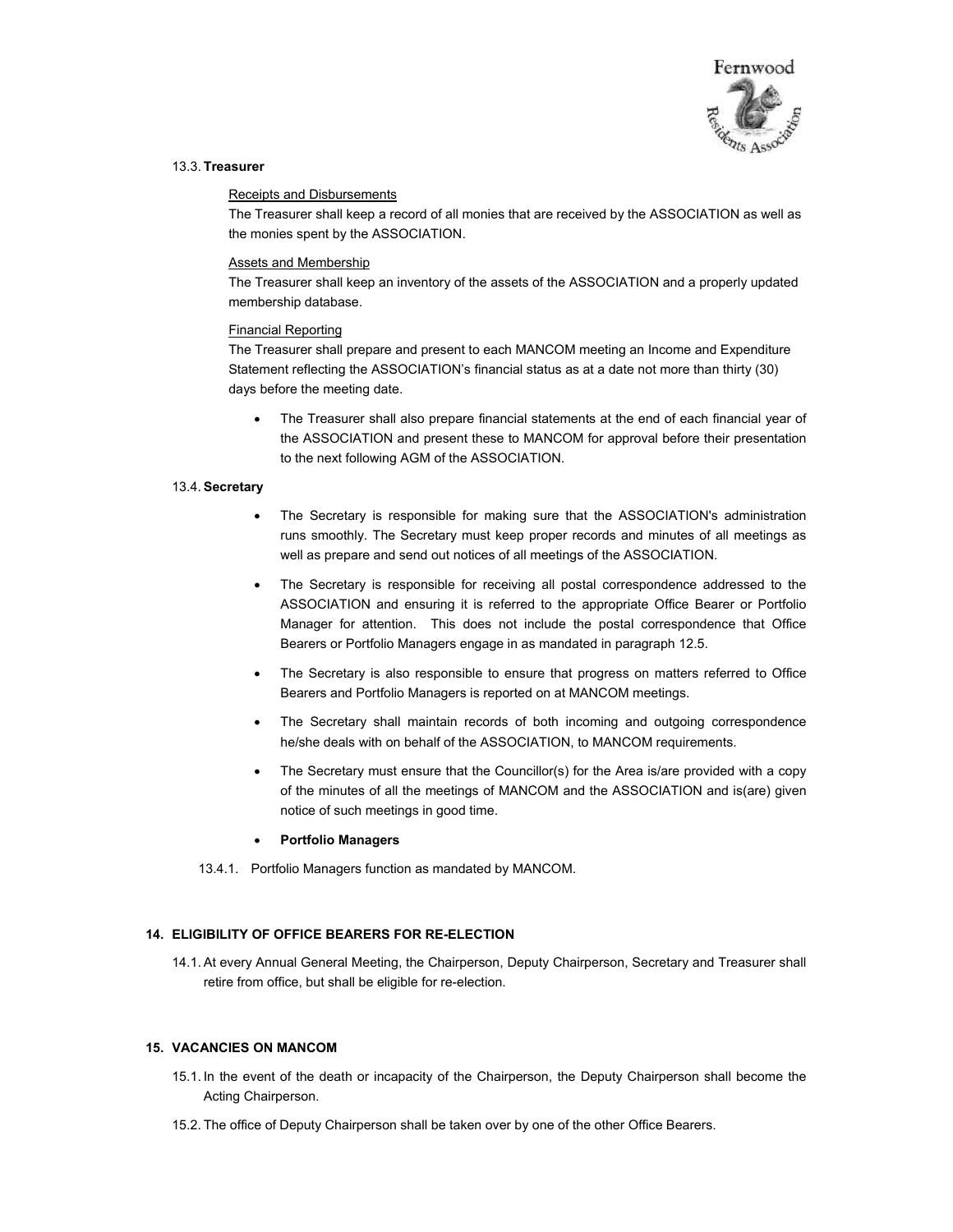

15.3. Casual vacancies on MANCOM may be filled by cooption by a MANCOM resolution.

## **16. MANCOM MEMBERS ABSENT WITHOUT LEAVE**

16.1. Any member of MANCOM who is absent from more than two consecutive ordinary meetings of MANCOM without notice shall cease to be a member; provided that MANCOM may grant a member leave of absence from not more than three consecutive ordinary meetings of MANCOM. The vacancy may then be filled by MANCOM.

## **17. REGULATION OF QUORUM AT MANCOM MEETINGS**

17.1. MANCOM may meet together for the despatch of business, adjourn or otherwise regulate its meetings. A quorum shall be more than 50% of the total membership of MANCOM.

# **18. MINUTES OF MEETINGS**

18.1. MANCOM shall ensure that the Secretary keeps minutes of all meetings. These minutes must be kept in a guard book and record the date and place of the meeting as well as details of all decisions or resolutions which were taken by MANCOM.

#### **19. ANNUAL GENERAL MEETINGS** (Herein referred to as AGM's)

- 19.1. The AGM of the ASSOCIATION shall be held during either August or September of each year.
- 19.2. The agenda for an AGM should include at least the following items:
	- Confirmation of the Members of the ASSOCIATION present and in good standing
	- Recording of Apologies for absence by members.
	- Report by the Chairperson of the ASSOCIATION on activities and issues during the previous financial year.
	- Report by each MANCOM member of his/her portfolio's activities during their year of office.
	- Election of MANCOM members for the forthcoming year
	- Consideration of any Resolution(s) proposed by members of the ASSOCIATION or MANCOM.
	- General. (No resolutions binding on the ASSOCIATION may be taken from matters raised under this heading)

Not less than fourteen (14) days written notice of the day, hour and venue of the AGM shall be given to each member. Such notice shall be served either

- by delivery to the member's physical address within the AREA, or to the e-mail address as advised to the ASSOCIATION by the member; and/or
- by notice displayed publicly in the AREA; and/or
- in the local press.

Accidental failure to notify any member shall not invalidate the proceedings of the any AGM.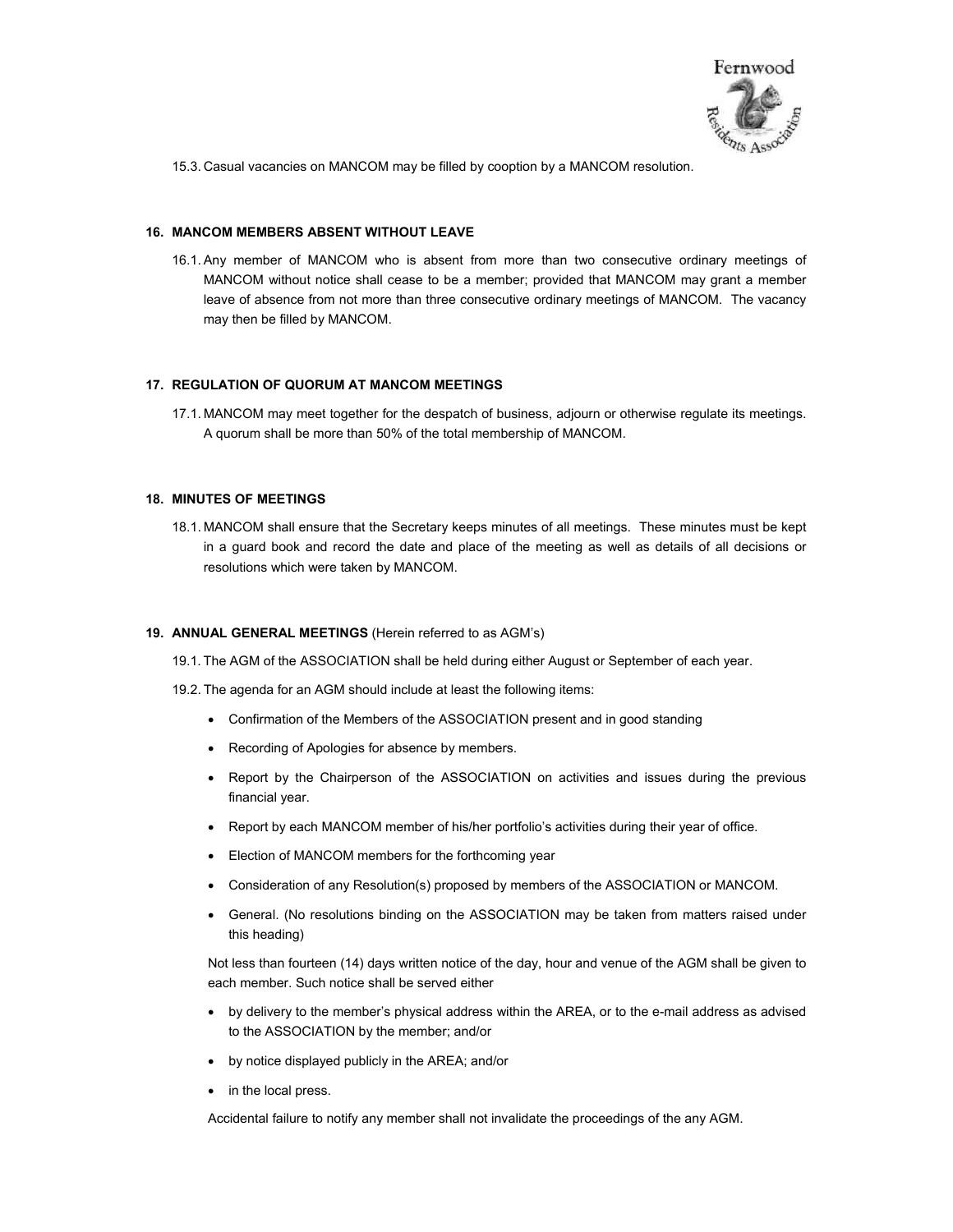

Notice of any resolution to be proposed at the AGM must be lodged with the Secretary at least twentyone (21) days before the date fixed for the meeting. Such resolution shall either emanate from MANCOM or be signed and supported by not less than twenty (20) members of the Association in good standing.

 Copies of the financial accounts and report by the Chairperson of the ASSOCIATION must be available for inspection by the members and interested parties at the AGM.

#### **20. SPECIAL GENERAL MEETINGS** (Hereinafter referred to as SGM's)

- 20.1. MANCOM may at any time call a SGM of members by giving not less than fourteen (14) days notice in the same manner as for an AGM, specifying for what purpose the meeting is being called,
- 20.2. MANCOM shall in like manner call a SGM upon receipt of a requisition signed by twenty (20) members of the ASSOCIATION in good standing, specifying the purpose for which such meeting is to be called.
- 20.3. Subject to the powers of MANCOM, no business other than that specified in the notice convening a SGM shall be transacted at such. Meeting.

#### **21. QUORUM AT GENERAL MEETINGS**

- 21.1. A quorum for an AGM or a SGM called by MANCOM shall be twenty (20) members. If there is no quorum within fifteen (15) minutes after the time fixed for the meeting, it will be postponed to the same day and hour of the following week and at such adjourned meeting the members present shall be deemed to be a quorum for the transaction of all business of the meeting.
- 21.2. In the case of a SGM called by requisition of members, if no quorum of twenty (20) members is present within 15 minutes after the time fixed for the meeting, it shall be indefinitely dissolved.

#### **22. VOTING AT ALL MEETINGS**

22.1. Every question submitted to a meeting shall be decided by a show of hands, except where a majority of members call for a ballot. The Chairperson shall have a second or casting vote when the number of votes cast for and against is equal.

#### **23. FINANCES**

- 23.1. MANCOM shall ensure that all funds of the ASSOCIATION are deposited into a bank account in the name of the ASSOCIATION.
- 23.2. MANCOM shall elect from its members four (4) authorised signatories to approve the ASSOCIATION's financial transactions. Any financial transaction shall require two of the four authorised signatories, one of whom must be either the Chairperson or the Treasurer.

# **24. CODE OF CONDUCT**

24.1. The Code of Conduct shall be binding on all members and office bearers of the ASSOCIATION.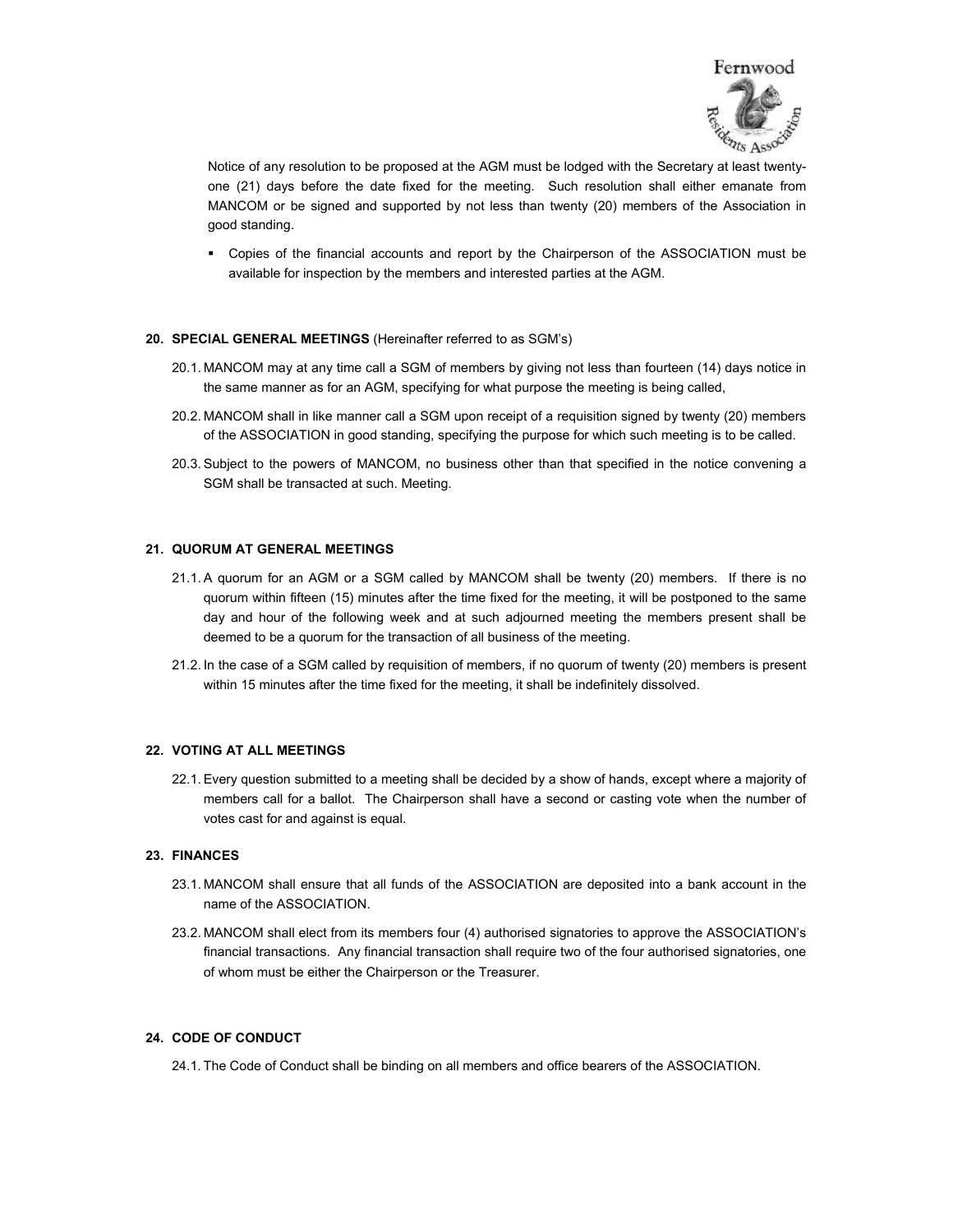

24.2. The following Rules of Conduct shall be observed:

- Members must at all times conduct themselves at meetings in a dignified and orderly manner. Any member who persists in conducting himself/herself inappropriately must leave the meeting immediately when so ordered by the Chairperson,
- All members and/or Office Bearers shall comply with the aims and objectives and the Constitution of the ASSOCIATION.
- No member and/or office bearer of the ASSOCIATION shall conduct himself/herself in such a way as to bring the ASSOCIATION into disrepute.
- No member and/or office bearer shall influence or attempt to influence the ASSOCIATION in its consideration of a decision on any matter before it so as to gain some direct or indirect benefit, whether in money or otherwise for himself or herself or any other person or body with whom or which he or she is associated.
- No member and/or office bearer of the ASSOCIATION shall directly or indirectly accept any gift, reward or favour whether in money or otherwise as a consideration for voting in a particular manner on any matter before the ASSOCIATION.
- No member and/or office bearer shall use the office facilities and/or equipment of the ASSOCIATION for his or her personal use.
- No member and/or office bearer of the ASSOCIATION will be allowed to carry or display firearms or weapons at any meeting.
- No member or other person or organisation may act or claim to act on behalf of the ASSOCIATION without a prior, specific mandate or instruction, in writing, to do so from the ASSOCIATION. Such mandate or instruction shall be authorised by the Chairperson of the ASSOCIATION.

#### **25. ALTERATION OF CONSTITUTION AND CODE OF CONDUCT**

25.1. This Constitution and the Code of Conduct of the ASSOCIATION may only be amended by the ASSOCIATION at an AGM or SGM by a  $2/3$  majority of members in good standing present at the meeting.

## **26. AMALGAMATION AND DISSOLUTION**

- 26.1. The ASSOCIATION may enter into partnership or amalgamate with any entity or ASSOCIATION with the same or similar objects. The movable property of the ASSOCIATION may be sold and the ASSOCIATION wound up, or reconstructed, by the resolution of the majority of not less than two-thirds of the votes of the members present in person at a Special General Meeting; provided, however, that not less than thirty (30) days special notice of the meeting to consider such question, of partnership, amalgamation, winding up or reconstruction shall be given and that such notice clearly sets forth the objectives of the meeting and provides further that not less than 20% of members eligible to vote shall be present at any such meeting.
- 26.2. If at any meeting properly called, as aforesaid, the requisite number of members shall fail to attend, then the meeting shall stand adjourned to the same time and place in the next following week, Special notice of the adjourned meeting shall be given by the Secretary and at such adjourned meeting any member or members present shall be deemed to be a quorum and shall have full power to act.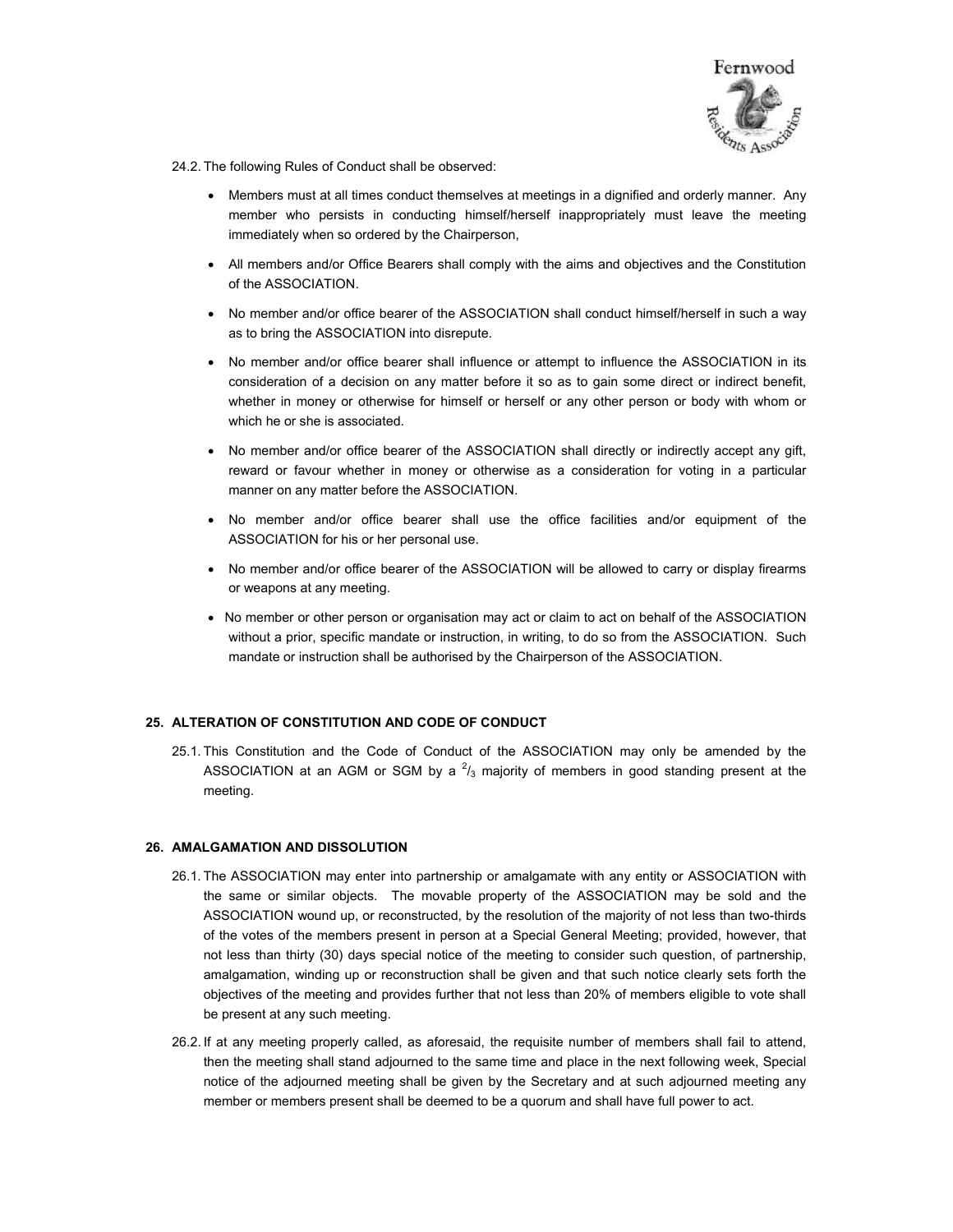

26.3. If upon dissolution of the ASSOCIATION, there remain any assets whatsoever after the satisfaction of all its debts, liabilities and obligations, such assets shall not be paid to or distributed among its members, but shall be given to a similar public organisation operating in the Area.

| <b>CHAIRPERSON</b>                         | <b>GENERAL SECRETARY</b> |
|--------------------------------------------|--------------------------|
| Date:                                      | Date:                    |
| PLACE WHERE THIS CONSTITUTION WAS ADOPTED: |                          |
|                                            |                          |

DATE ON WHICH THIS CONSTITUTION WAS ADOPTED: ........................